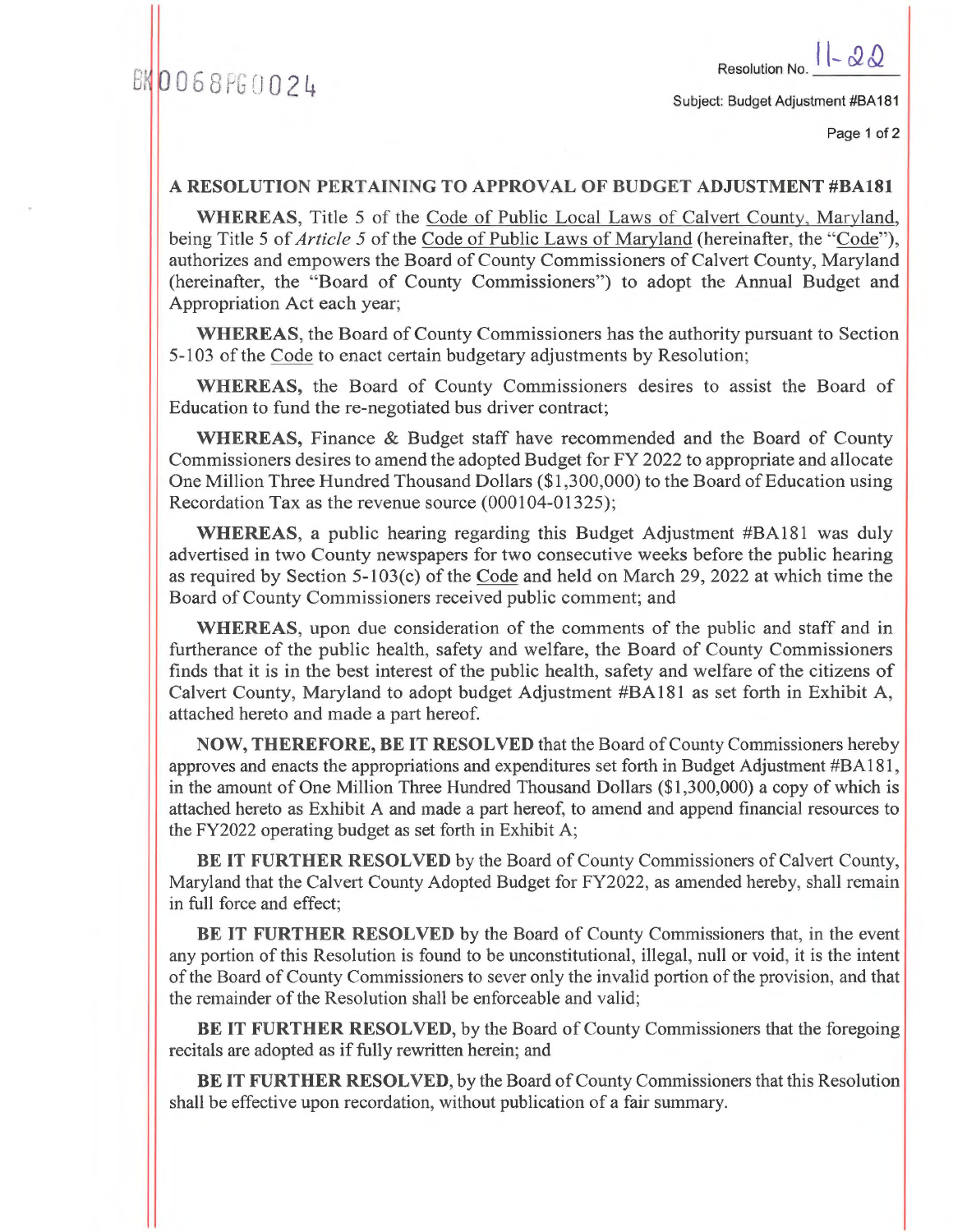|              | BK0068PG0025                                                                                                                                                                  |  | Resolution No. $\left  \cdot \sqrt[1]{\sqrt{2}} \right $ .<br>Subject: Budget Adjustment #BA181 |
|--------------|-------------------------------------------------------------------------------------------------------------------------------------------------------------------------------|--|-------------------------------------------------------------------------------------------------|
|              |                                                                                                                                                                               |  | Page 2 of 2                                                                                     |
|              | DONE, this $\frac{2q + b}{q}$ day of $M \frac{1}{q}$ ( <i>c</i> ) _____, 2022 by the Board of County<br>Commissioners of Calvert County, Maryland sitting in regular session. |  |                                                                                                 |
|              | Aye: $\circ$                                                                                                                                                                  |  |                                                                                                 |
| $N_{\alpha}$ |                                                                                                                                                                               |  |                                                                                                 |

**ATTEST:** 

Absent/Abstain:  $\phi$ 

Rachel Distel, Clerk

**BOARD OF COUNTY COMMISSIONERS** OF CALVERT COUNTY, MARYLAND

Earl F Hance, President

Steven R. Weems, Vice President

Approved for legal sufficiency:

John B. Norris, County Attorney

Christopher J. Gadway, County Commissioner

Mike Hart, County Commissioner

Kelly O. MC Conkey, County Commissioner

ORDINANCES AND RESOLUTION.

Smith